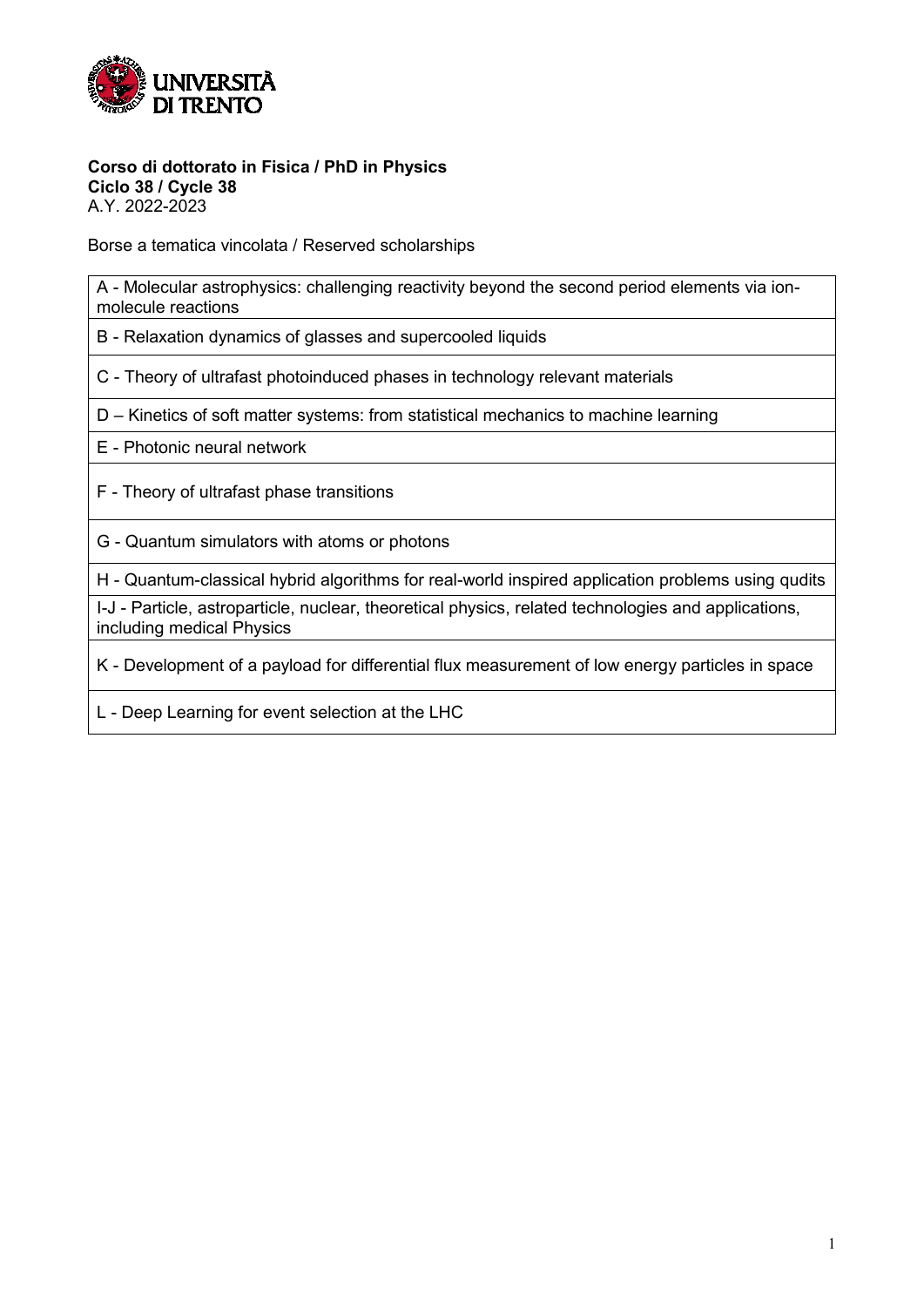

### **Scholarship A**

| PhD                    | Molecular astrophysics: challenging reactivity beyond the second period             |
|------------------------|-------------------------------------------------------------------------------------|
| <b>Scholarship</b>     | elements via ion-molecule reactions                                                 |
| <b>Title</b>           |                                                                                     |
| <b>Research</b>        | https://www.physics.unitn.it/98/fisica-atomica-e-molecolare                         |
| group link             |                                                                                     |
| <b>Contacts:</b>       | Daniela Ascenzi (daniela ascenzi@unitn.it), Paolo Tosi (paolo.tosi@unitn.it) lab.   |
|                        | FAM,                                                                                |
|                        | Ines Mancini (ines.mancini@unitn.it) - lab. Chimica Bioorganica                     |
| <b>Synthetic</b>       | The number of molecules detected in space is increasing at a fast pace thanks to    |
| description of         | the improved sensitivities of telescopes. The presence of complex molecules in      |
| the activity and       | regions with extreme temperature and pressure conditions is a great challenge to    |
| expected               | the comprehension of chemical reactivity. By using an interdisciplinary approach    |
| research               | (physics/chemistry/astronomical observations) the project aims at unveiling the     |
| outcome                | formation routes of molecules containing atoms beyond the second period of the      |
|                        | Periodic Table (e.g. S, P, Si and CI). The research will focus on the reactivity of |
|                        | charges species with neutrals using guided ion beam mass spectrometry (also         |
|                        | carried out at SOLEIL synchrotron radiation facility). Contact: Daniela Ascenzi     |
|                        | (daniela.ascenzi@unitn.it)                                                          |
| <b>Ideal candidate</b> |                                                                                     |
| (skills and            |                                                                                     |
| competencies):         |                                                                                     |
|                        |                                                                                     |

# **Scholarship B**

| PhD<br><b>Scholarship</b>                                                                 | Relaxation dynamics of glasses and supercooled liquids                                                                                                                                                                                                                                                                                                                                                                                                                                                                                                                                                                                                                                                                              |
|-------------------------------------------------------------------------------------------|-------------------------------------------------------------------------------------------------------------------------------------------------------------------------------------------------------------------------------------------------------------------------------------------------------------------------------------------------------------------------------------------------------------------------------------------------------------------------------------------------------------------------------------------------------------------------------------------------------------------------------------------------------------------------------------------------------------------------------------|
| <b>Title</b>                                                                              |                                                                                                                                                                                                                                                                                                                                                                                                                                                                                                                                                                                                                                                                                                                                     |
| <b>Research</b><br>group link                                                             | https://www.physics.unitn.it/105/struttura-e-dinamica-dei-sistemi-complessi                                                                                                                                                                                                                                                                                                                                                                                                                                                                                                                                                                                                                                                         |
| <b>Contacts:</b>                                                                          | prof. Giacomo Baldi Giacomo.baldi@unitn.it                                                                                                                                                                                                                                                                                                                                                                                                                                                                                                                                                                                                                                                                                          |
| <b>Synthetic</b><br>description of<br>the activity and<br>expected<br>research<br>outcome | Structural glasses are often considered as archetypes of out-of-equilibrium<br>materials. The proposed activity will focus on the relaxation dynamics of<br>chalcogenide and oxide glasses prepared either under normal ambient<br>conditions or pre-densified with the application of high pressures. Relaxation<br>processes will be monitored by a combination of experimental methods,<br>including laboratory based spectroscopic and calorimetric techniques and<br>advanced X-ray spectroscopies at large scale facilities. The thesis will be held<br>in co-tutoring between the University of Trento and the University of Lyon 1<br>and the PhD candidate, if successful, will have a PhD degree of both<br>institutions. |
| Ideal candidate<br>(skills and<br>competencies):                                          |                                                                                                                                                                                                                                                                                                                                                                                                                                                                                                                                                                                                                                                                                                                                     |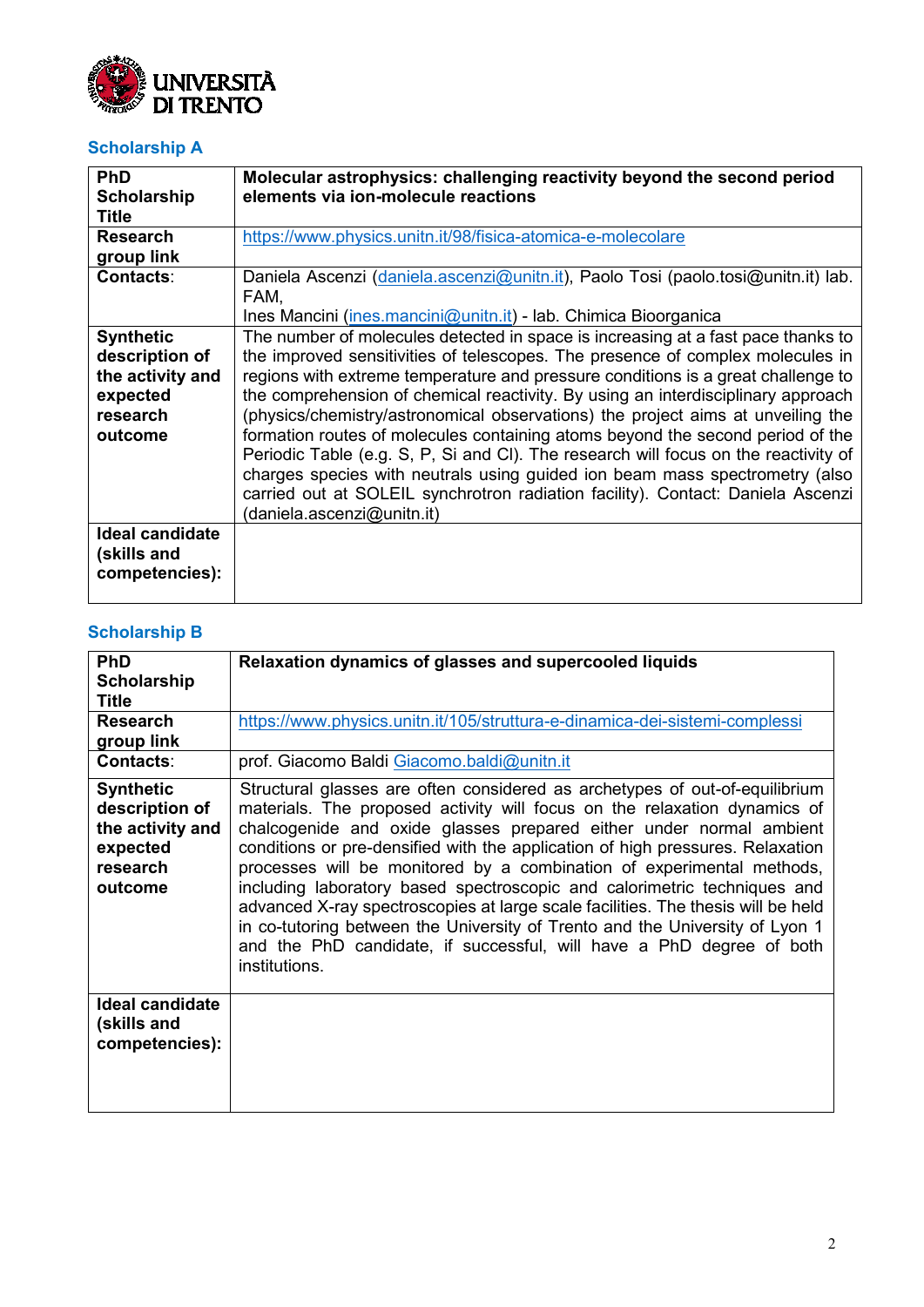

### **Scholarship C**

| PhD                | Theory of ultrafast photoinduced phases in technology relevant materials            |
|--------------------|-------------------------------------------------------------------------------------|
| <b>Scholarship</b> |                                                                                     |
| <b>Title</b>       |                                                                                     |
| Research group     | https://webapps.unitn.it/du/it/Persona/PER0195318/Pubblicazioni                     |
| link               | https://mcalandra.github.io/                                                        |
| <b>Contacts:</b>   | m.calandrabuonaura@unitn.it                                                         |
| <b>Synthetic</b>   | Ultrafast lasers sources open new perspectives in exploring broken symmetry         |
| description<br>οf  | phases as it becomes possible to promote a substantial number of electrons in       |
| the activity and   | excited states generating a thermalized electron-hole plasma and leading to         |
| expected           | reversible or irreversible phase transitions. Light-induced charge density waves,   |
| research           | order-disorder transitions, melting, stabilization of topological phases and laser- |
| outcome            | tunable ferroelectricity have been demonstrated. Experiments are far ahead of       |
|                    | theory as few (if any) of the demonstrated light-induced phenomena have been        |
|                    | predicted by theory.                                                                |
|                    | In this thesis we plan to develop a theoretical strategy to predict and discover    |
|                    | photoinduced phases in materials. To accomplish this goal, we will develop          |
|                    | quantum-chemical and molecular dynamics schemes including the effect of the         |
|                    | thermalized electron-hole plasma on the crystal potential and accounting for light- |
|                    | induced non-perturbative quantum anharmonicity.                                     |
|                    | We will try to answer questions such as: which systems undergo light induced        |
|                    | phase transitions? Can we use light pulses to enhance or tune charge density        |
|                    | wave, ferroelectric and magnetic critical temperatures, to generate new             |
|                    | topological phases or to optimize the properties of thermoelectric materials?       |
|                    | The proposal will impact chemistry, physics, energy and material engineering. It    |
|                    | could lead, for example, to the development of devices with dynamical light         |
|                    | switching on/off of magnetism or ferroelectricity, relevant for ultrafast memories, |
|                    | or to the stabilization of new thermoelectric compounds with photo-tunable          |
|                    | thermal conductivity and figure of merit.                                           |
| Ideal candidate    | Good knowledge of quantum mechanics and theoretical solid state physics.            |
| (skills<br>and     | Experience in density functional theory or GW/Bethe Salpeter calculations for       |
| competencies):     | excited states properties.                                                          |

### **Scholarship D**

| Topic:                                                                                    | Kinetics of soft matter systems: from statistical mechanics to machine<br>learning                                                                                                                                                                                                                                                                                                                                                                                                                                                                                                                                                                                                                                                                                        |
|-------------------------------------------------------------------------------------------|---------------------------------------------------------------------------------------------------------------------------------------------------------------------------------------------------------------------------------------------------------------------------------------------------------------------------------------------------------------------------------------------------------------------------------------------------------------------------------------------------------------------------------------------------------------------------------------------------------------------------------------------------------------------------------------------------------------------------------------------------------------------------|
| link                                                                                      | Research group https://sbp.physics.unitn.it/raffaello-potestio/                                                                                                                                                                                                                                                                                                                                                                                                                                                                                                                                                                                                                                                                                                           |
| <b>Contacts:</b>                                                                          | lRaffaello Potestio<br>raffaello.potestio@unitn.it                                                                                                                                                                                                                                                                                                                                                                                                                                                                                                                                                                                                                                                                                                                        |
| <b>Synthetic</b><br>description of<br>the activity and<br>expected<br>research<br>outcome | The position is funded through the FARE Ricerca in Italia - R18ZHWY3NC<br>HAMMOCK (CUP E64119003120001) project supported by the Italian Ministry of<br>University and Research. The aim of the project is to understand the relation<br>between the kinetic properties of coarse-grained models of soft matter systems and<br>their high-resolution counterpart. The successful candidate will apply the toolbox of<br>statistical mechanics, information theory, and deep learning to gain greater insight<br>into this relation, so as to comprehend the function of macromolecules and model<br>biological systems in and out of equilibrium, and to highlight general principles to<br>guide the design of artificial systems and materials with desired properties. |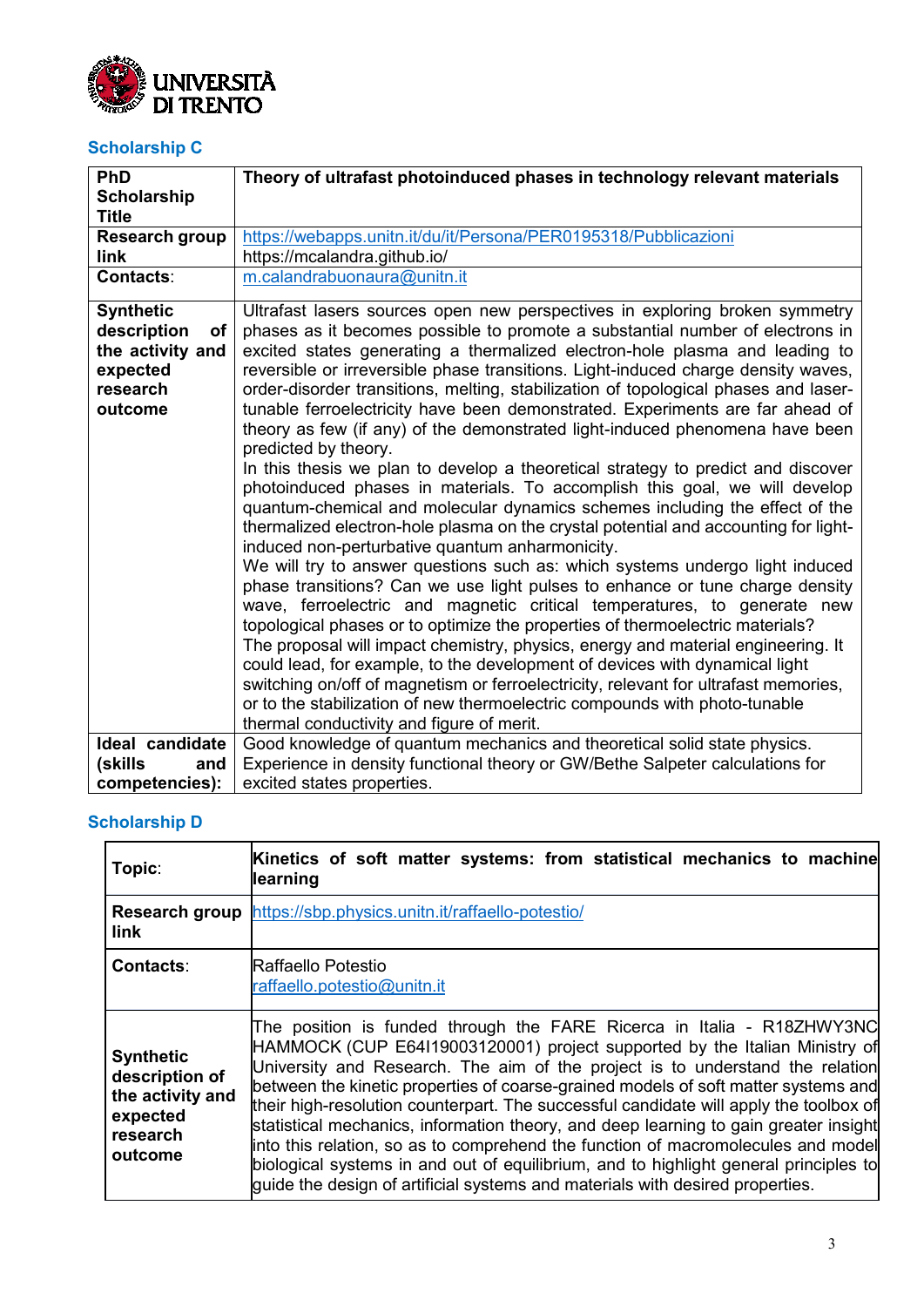

|                | <b>I Ideal candidate</b> Background in physics, chemistry, mathematics, engineering |
|----------------|-------------------------------------------------------------------------------------|
| skills and     | Excellent programming skills (unix os, C/C++, python, matlab, tensorflow)           |
| competencies): |                                                                                     |
|                |                                                                                     |

### **Scholarship E**

| PhD                    | Photonic neural networks for optical communications                                                                                                                                                                                                                                                                                                                                                                                                                                                                                                                                                                                                                                                                                                                                                                                                                                                                                  |
|------------------------|--------------------------------------------------------------------------------------------------------------------------------------------------------------------------------------------------------------------------------------------------------------------------------------------------------------------------------------------------------------------------------------------------------------------------------------------------------------------------------------------------------------------------------------------------------------------------------------------------------------------------------------------------------------------------------------------------------------------------------------------------------------------------------------------------------------------------------------------------------------------------------------------------------------------------------------|
| <b>Scholarship</b>     |                                                                                                                                                                                                                                                                                                                                                                                                                                                                                                                                                                                                                                                                                                                                                                                                                                                                                                                                      |
| <b>Title</b>           |                                                                                                                                                                                                                                                                                                                                                                                                                                                                                                                                                                                                                                                                                                                                                                                                                                                                                                                                      |
| <b>Research</b>        | http://nanolab.physics.unitn.it/index.php                                                                                                                                                                                                                                                                                                                                                                                                                                                                                                                                                                                                                                                                                                                                                                                                                                                                                            |
| group link             |                                                                                                                                                                                                                                                                                                                                                                                                                                                                                                                                                                                                                                                                                                                                                                                                                                                                                                                                      |
| <b>Contacts:</b>       | Lorenzo Pavesi (lorenzo.pavesi@unitn.it)                                                                                                                                                                                                                                                                                                                                                                                                                                                                                                                                                                                                                                                                                                                                                                                                                                                                                             |
|                        | Mattia Mancinelli (mattia.mancinelli@unitn.it)                                                                                                                                                                                                                                                                                                                                                                                                                                                                                                                                                                                                                                                                                                                                                                                                                                                                                       |
| <b>Synthetic</b>       | Artificial Neural Networks (ANN) are computational network models that mimic                                                                                                                                                                                                                                                                                                                                                                                                                                                                                                                                                                                                                                                                                                                                                                                                                                                         |
| description of         | how biological neurons elaborate data. These models have dramatically improved                                                                                                                                                                                                                                                                                                                                                                                                                                                                                                                                                                                                                                                                                                                                                                                                                                                       |
| the activity and       | the performance of many learning tasks, including speech and object recognition.                                                                                                                                                                                                                                                                                                                                                                                                                                                                                                                                                                                                                                                                                                                                                                                                                                                     |
| expected               | The scientific community developed specific electronic architectures that directly                                                                                                                                                                                                                                                                                                                                                                                                                                                                                                                                                                                                                                                                                                                                                                                                                                                   |
| research               | behave as an ANN trying to improve the computational speed and energy                                                                                                                                                                                                                                                                                                                                                                                                                                                                                                                                                                                                                                                                                                                                                                                                                                                                |
| outcome                | efficiency. Photonics already boosted the telecom field to a new performance level                                                                                                                                                                                                                                                                                                                                                                                                                                                                                                                                                                                                                                                                                                                                                                                                                                                   |
|                        | by exploiting the huge data handling capabilities, speed, and flexibility of optical                                                                                                                                                                                                                                                                                                                                                                                                                                                                                                                                                                                                                                                                                                                                                                                                                                                 |
|                        | fibers. The same paradigm is going to be applied to the ANN.                                                                                                                                                                                                                                                                                                                                                                                                                                                                                                                                                                                                                                                                                                                                                                                                                                                                         |
|                        | The project is inserted in this context where optics will be exploited to find new                                                                                                                                                                                                                                                                                                                                                                                                                                                                                                                                                                                                                                                                                                                                                                                                                                                   |
|                        | ways to correct distortion in optical signals that propagate in optical fiber. The aim<br>of the research is the development, simulation, and testing of a neural network<br>chip to mitigate optical nonlinearities in optical fibers. The activity will comprehend<br>the system transmission simulation (with and without the neural network), the<br>neural network simulation, the test of the fabricated circuits, the setup of the<br>testing system, and the validation of the neural network mitigation action in high-<br>frequency transmission experiments which will comprehend multiple fiber spans<br>and different data format. The objective is to demonstrate that photonic neural<br>networks are able to mitigate fiber optic nonlinearities at a high transmission rate.<br>Different protocols will be used to encode the data in order to increase the<br>transmission rates and the benefit of the protocol. |
|                        | This PhD will be part of the ERC-funded BACKUP project (P.I. Prof. Lorenzo<br>Pavesi, Dept. of Physics). More info at https://r1.unitn.it/back-up/                                                                                                                                                                                                                                                                                                                                                                                                                                                                                                                                                                                                                                                                                                                                                                                   |
| <b>Ideal candidate</b> | We are seeking a highly motivated and passionate student, with a strong attitude                                                                                                                                                                                                                                                                                                                                                                                                                                                                                                                                                                                                                                                                                                                                                                                                                                                     |
| (skills and            | to work in a collaborative and interdisciplinary team, and with a background in                                                                                                                                                                                                                                                                                                                                                                                                                                                                                                                                                                                                                                                                                                                                                                                                                                                      |
| competencies):         | photonics and, possibly, in machine learning.                                                                                                                                                                                                                                                                                                                                                                                                                                                                                                                                                                                                                                                                                                                                                                                                                                                                                        |

### **Scholarship F**

| PhD                                                                | Theory of ultrafast phase transitions                                                                                                                                                                                                                                                                                  |
|--------------------------------------------------------------------|------------------------------------------------------------------------------------------------------------------------------------------------------------------------------------------------------------------------------------------------------------------------------------------------------------------------|
| Scholarship                                                        |                                                                                                                                                                                                                                                                                                                        |
| <b>Title</b>                                                       |                                                                                                                                                                                                                                                                                                                        |
| <b>Research</b>                                                    | https://webapps.unitn.it/du/it/Persona/PER0195318/Pubblicazioni                                                                                                                                                                                                                                                        |
| group link                                                         | https://mcalandra.github.io/                                                                                                                                                                                                                                                                                           |
| <b>Contacts:</b>                                                   | m.calandrabuonaura@unitn.it                                                                                                                                                                                                                                                                                            |
| <b>Synthetic</b><br>description of<br>the activity and<br>expected | Femtoseconds laser can be used to promote charge density waves,<br>order/disorder phase transitions, the non-thermal melting of solids and many<br>other broken symmetry states. However, a complete theoretical understanding<br>for the occurrence of these broken symmetry states after ultrafast light irradiation |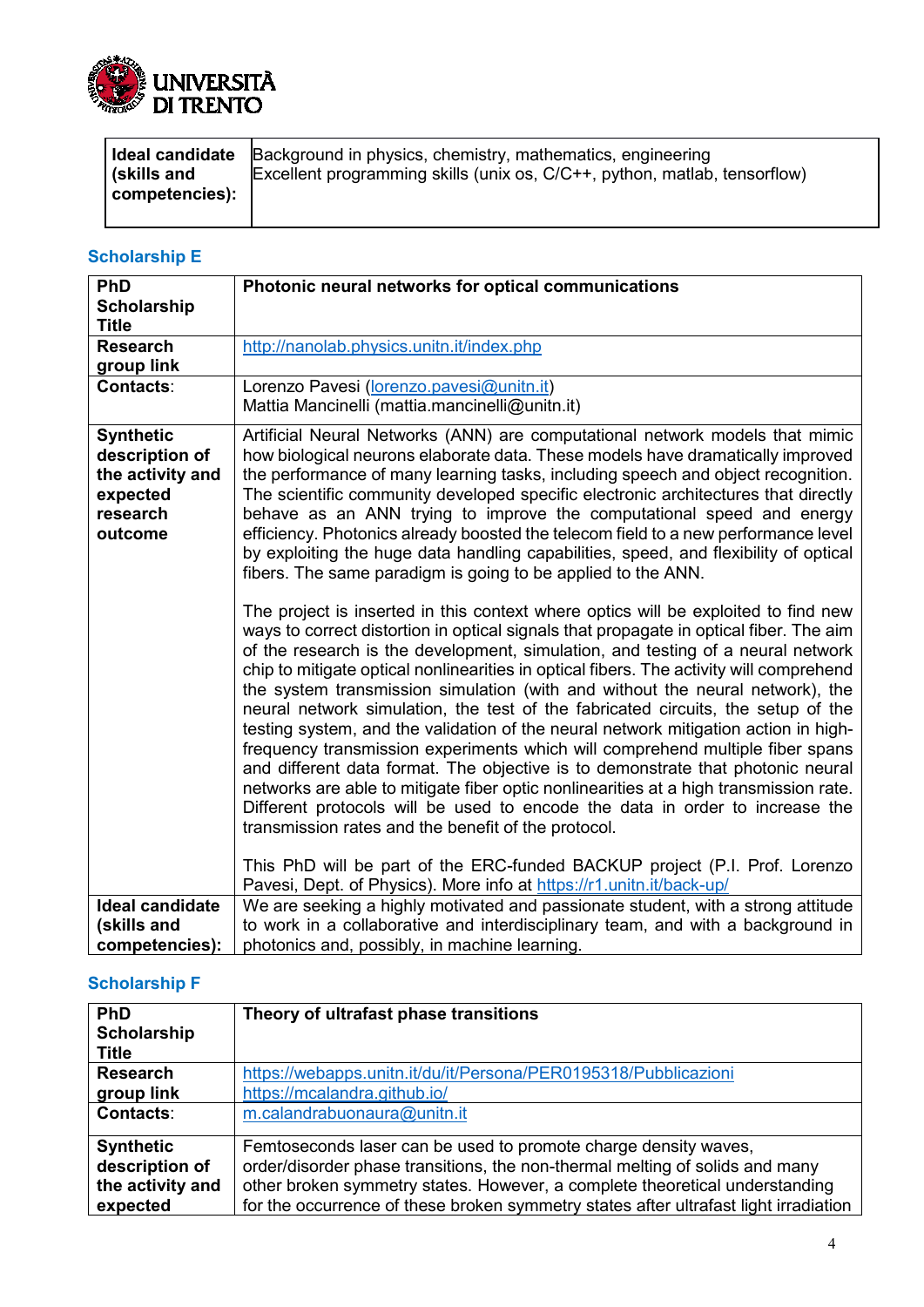

| research<br>outcome            | is missing. We will develop a therotical framework to study and predict possible<br>phase transitions in order to spot relevant photoinduced phases and new exotic<br>phase of matters induced by light (thermoelectricity, ferroelectricity, magnetism,<br>amorphous systems with special properties). Moreover, we will develop a<br>consistent scheme to spot materials in which such kind of transition can take<br>place. Ideal applications will be bulk systems close to structural transitions and<br>2D materials. |
|--------------------------------|-----------------------------------------------------------------------------------------------------------------------------------------------------------------------------------------------------------------------------------------------------------------------------------------------------------------------------------------------------------------------------------------------------------------------------------------------------------------------------------------------------------------------------|
| Ideal candidate<br>(skills and | Passion for theory and computational approaches, good knowledge of quantum<br>mechanics of solid state theory. Knowledge of ab-initio of many body perturbation                                                                                                                                                                                                                                                                                                                                                             |
| competencies):                 | theory codes will be a plus (albeit it is not necessary as the candidate can lear<br>these techniques in the theory group at uniTN).                                                                                                                                                                                                                                                                                                                                                                                        |

### **Scholarship G**

| PhD<br><b>Scholarship</b><br><b>Title</b>                                                    | Quantum many-body systems and ultracold gases                                                                                                                                                                                                                                                                                                                                                                                                                                   |
|----------------------------------------------------------------------------------------------|---------------------------------------------------------------------------------------------------------------------------------------------------------------------------------------------------------------------------------------------------------------------------------------------------------------------------------------------------------------------------------------------------------------------------------------------------------------------------------|
| Research group<br><b>link</b>                                                                | https://bec.science.unitn.it/BEC/0 Home.html                                                                                                                                                                                                                                                                                                                                                                                                                                    |
| <b>Contacts:</b>                                                                             | Gabriele Ferrari,<br>gabriele.ferrari@unitn.it                                                                                                                                                                                                                                                                                                                                                                                                                                  |
| <b>Synthetic</b><br>description<br>οf<br>the activity and<br>expected<br>research<br>outcome | Ultracold atomic gases offer a flexible platform to address open problems in<br>fundamental physics such as many-body properties in quantum gases, transport<br>phenomena, quantum simulation of fundamental interactions and gauge fields.<br>The PhD student will work within the interdisciplinary environment of the BEC<br>Center (https://bec.science.unitn.it/BEC/0 Home.html) where research both on<br>theory and experiments is done covering a wide range of themes. |
| Ideal candidate<br>(skills<br>and<br>competencies):                                          | The ideal candidate should possess good knowledge of quantum mechanics,<br>statistical physics, atomic physics with applications to data analysis and<br>experimental research. The PhD student will work within the interdisciplinary<br>environment of the BEC Center ((https://bec.science.unitn.it/BEC/0 Home.html)<br>where research both on theory and experiments is done covering a wide range<br>of themes.                                                            |

### **Scholarship H**

| PhD<br>Scholarship<br><b>Title</b>                                                           | Quantum-classical hybrid algorithms for real-world inspired application<br>problems using qudits                                                                                                                                                                                                 |
|----------------------------------------------------------------------------------------------|--------------------------------------------------------------------------------------------------------------------------------------------------------------------------------------------------------------------------------------------------------------------------------------------------|
| Research group<br><b>link</b>                                                                | https://hauke-group.physics.unitn.it/                                                                                                                                                                                                                                                            |
| Contacts.:                                                                                   | Prof. Philipp Hauke (University of Trento)<br>Dr. Sebastian Schmitt (Honda Research Institute Europe GmbH)                                                                                                                                                                                       |
| <b>Synthetic</b><br>description<br>οf<br>the activity and<br>expected<br>research<br>outcome | Despite fascinating recent advancements in quantum computers, there are<br>central impediments for their widespread deployment. In particular, there is the<br>need of finding practical and useful applications as well as to overcome<br>restrictions of the scalability of existing hardware. |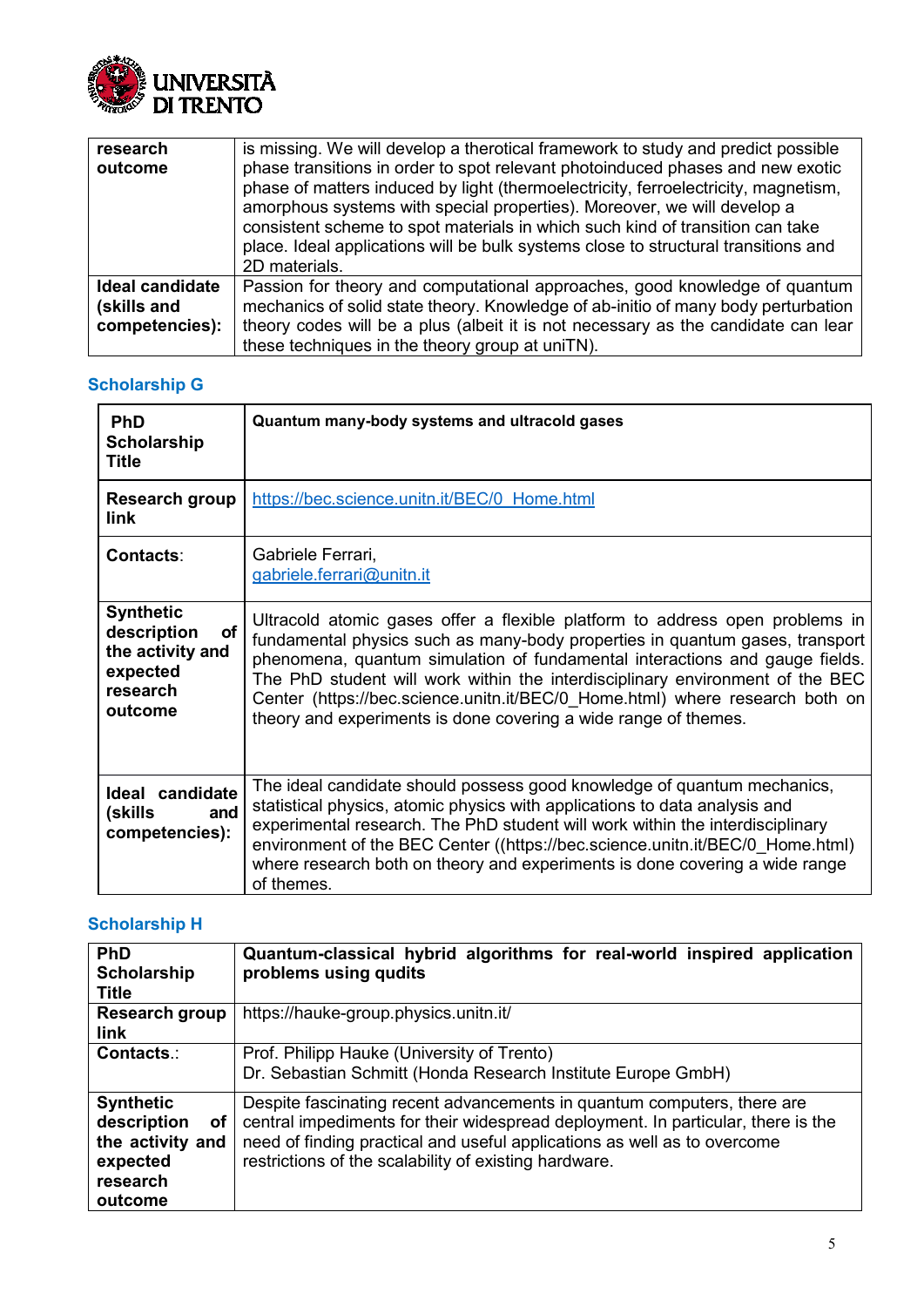

|                 | Existing quantum computation hardware employs qubits, i.e., two-state quantum<br>systems. A very promising and much less researched alternative is given by<br>multi-level quantum systems, so-called qudits. In principle, qudits allow for more<br>efficient and error-tolerant quantum computation [1]. Yet, qudit quantum<br>computing is a hitherto little researched topic on the level of hardware (e.g., [2-<br>4]) as well as quantum algorithms (e.g., [5,6]).                                                                                                                                                                                                   |
|-----------------|----------------------------------------------------------------------------------------------------------------------------------------------------------------------------------------------------------------------------------------------------------------------------------------------------------------------------------------------------------------------------------------------------------------------------------------------------------------------------------------------------------------------------------------------------------------------------------------------------------------------------------------------------------------------------|
|                 | The aim of this PhD work is to make significant advances towards qudit quantum<br>computing. We will investigate the application of hybrid quantum-classical<br>optimization algorithms to industry-inspired optimization problems, e.g., from the<br>scheduling or energy management domain. Here, an important aspect will be the<br>inclusion of constraints as are typically found for industry-relevant problems [6].<br>A further focus is the theoretical investigation of quantum platforms (ultracold<br>atoms, trapped ions, superconducting qubits) that can naturally realize qudit<br>systems, potentially in collaboration with leading experimental groups. |
|                 | The project will be co-supervised by Honda Research Institute Europe GmbH,<br>which will also ensure the relevance of the considered problems for actual<br>problems from an industry environment. The PhD work will open the door to<br>exploiting an alternative paradigm for quantum computing, leading to increased<br>efficiency and relevant application algorithms.                                                                                                                                                                                                                                                                                                 |
|                 | Literature                                                                                                                                                                                                                                                                                                                                                                                                                                                                                                                                                                                                                                                                 |
|                 | [1] See, e.g., https://spectrum.ieee.org/tech-talk/computing/hardware/qudits-the-real-future-of-                                                                                                                                                                                                                                                                                                                                                                                                                                                                                                                                                                           |
|                 | quantum-computing<br>[2] Kues, et al., On-chip generation of high-dimensional entangled quantum states and their                                                                                                                                                                                                                                                                                                                                                                                                                                                                                                                                                           |
|                 | coherent control, Nature 546, 622-626 (2017).<br>[3] Ringbauer, et al., A universal qudit quantum processor with trapped ions, arXiv:2109.06903                                                                                                                                                                                                                                                                                                                                                                                                                                                                                                                            |
|                 | [4] Weggemans, et al., Solving correlation clustering with QAOA and a Rydberg qudit system: a                                                                                                                                                                                                                                                                                                                                                                                                                                                                                                                                                                              |
|                 | full-stack approach, arXiv:2106.11672 (2021)<br>[5] Kasper, et al. Universal quantum computation and quantum error correction with ultracold                                                                                                                                                                                                                                                                                                                                                                                                                                                                                                                               |
|                 | atomic mixtures, Quantum Sci. Technol. 7 015008                                                                                                                                                                                                                                                                                                                                                                                                                                                                                                                                                                                                                            |
| Ideal candidate | [6] Deller, et al., Quantum approximate optimization algorithm with qudits, in preparation (2021)<br>The ideal candidate has a strong background in quantum mechanics, in particular                                                                                                                                                                                                                                                                                                                                                                                                                                                                                       |
| (skills<br>and  | with courses on quantum information and quantum computing, as well as related                                                                                                                                                                                                                                                                                                                                                                                                                                                                                                                                                                                              |
| competencies):  | subjects such as quantum optics, atomic physics, classical information theory, and                                                                                                                                                                                                                                                                                                                                                                                                                                                                                                                                                                                         |
|                 | numerical optimization. Furthermore, strong analytical and computational skills                                                                                                                                                                                                                                                                                                                                                                                                                                                                                                                                                                                            |
|                 | are required. He/she should have a high interest in interdisciplinary research                                                                                                                                                                                                                                                                                                                                                                                                                                                                                                                                                                                             |
|                 | questions.                                                                                                                                                                                                                                                                                                                                                                                                                                                                                                                                                                                                                                                                 |

# **Scholarship I-J**

| <b>PhD</b>        | Particle, astroparticle, nuclear, theoretical physics, related technologies and     |
|-------------------|-------------------------------------------------------------------------------------|
| Scholarship       | applications, including medical Physics (2 positions)                               |
| <b>Title</b>      |                                                                                     |
| <b>Research</b>   | <b>INFN</b>                                                                         |
| group link        |                                                                                     |
| Contacts.:        | For further information on the possible research topics see www.infn.it or contact  |
|                   | Rita Dolesi for experimental Physics (Rita.Dolesi@unitn.it); Francesco Pederiva for |
|                   | theoretical Physics (Francesco.Pederiva@unitn.it)                                   |
|                   | Chiara La Tessa for applied and medical physics (chiara.latessa@unitn.it)           |
| <b>Synthetic</b>  | The thesis topics will be selected within the many areas of forefront research      |
| description<br>оf | pursued at Trento Institute for Fundamental Physics and Applications (TIFPA) of     |
| the activity and  | <b>INFN.</b> Current main activities include:                                       |
| expected          | 1) experimental particle and astroparticle Physics,                                 |
| research          | 2) experimental gravitation both earth and space based,                             |
| outcome           | 3) gravitational wave astronomy,                                                    |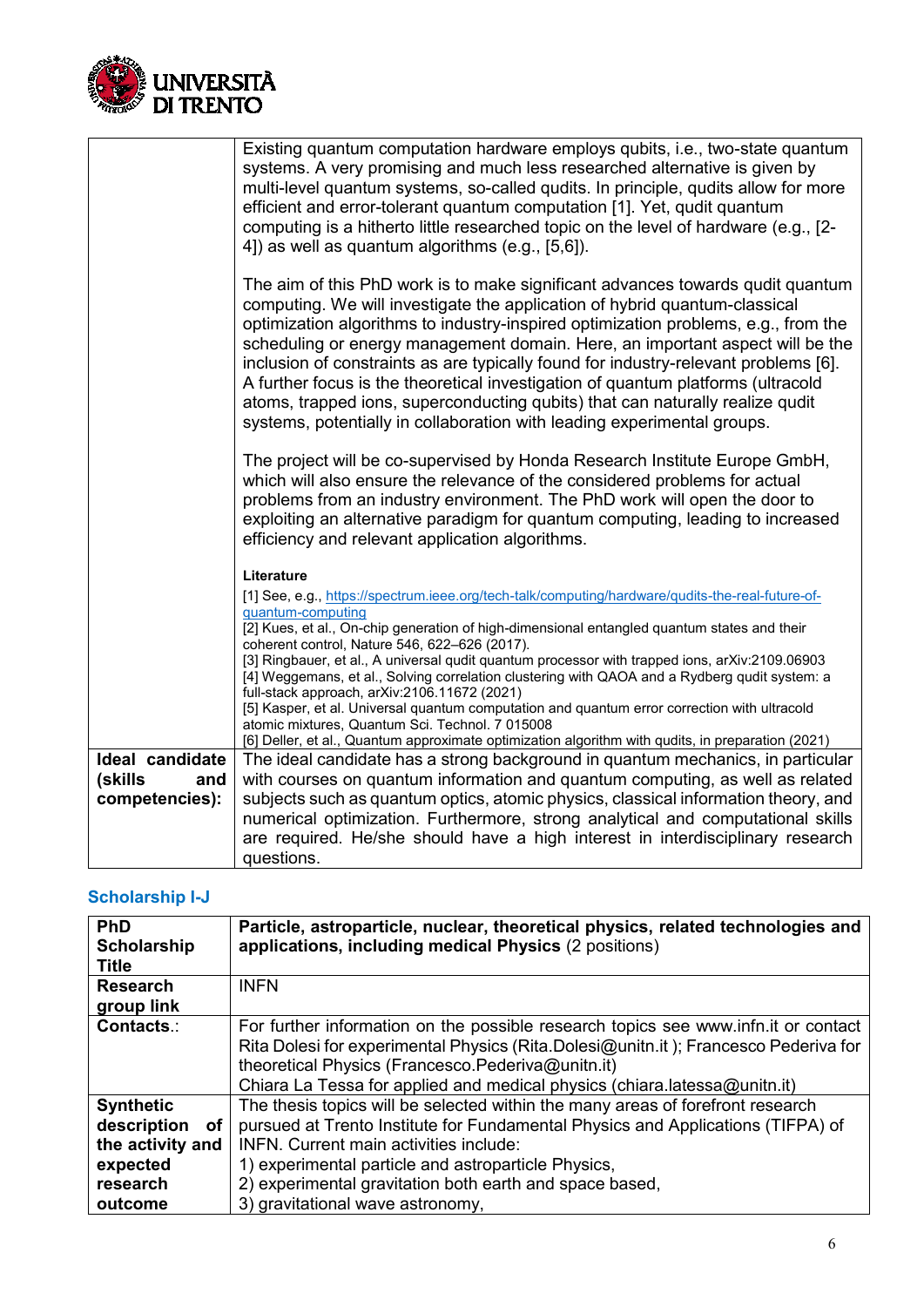

|                 | 4) antimatter related experiments,                                             |
|-----------------|--------------------------------------------------------------------------------|
|                 | 5) R&D on particle and radiation detectors and other solid state quantum micro |
|                 | devices,                                                                       |
|                 | 6) computational Physics and AstroPhysics,                                     |
|                 | 7) theory of fundamental interactions,                                         |
|                 | 8) theoretical cosmology                                                       |
|                 | 9) medical physics applied to therapy with high energy charged particles       |
| Ideal candidate |                                                                                |
| (skills and     |                                                                                |
| competencies):  |                                                                                |

### **Scholarship K**

| <b>PhD</b><br>Scholarship<br><b>Title</b>                                                 | Development of a payload for differential flux measurement of low energy<br>particles in space                                                                                                                                                                                                                                                                                                                                                                                                                                                                                                                                                       |
|-------------------------------------------------------------------------------------------|------------------------------------------------------------------------------------------------------------------------------------------------------------------------------------------------------------------------------------------------------------------------------------------------------------------------------------------------------------------------------------------------------------------------------------------------------------------------------------------------------------------------------------------------------------------------------------------------------------------------------------------------------|
| <b>Research</b><br>group link                                                             | https://sd.fbk.eu/en/research/custom-radiation-sensors-crs/                                                                                                                                                                                                                                                                                                                                                                                                                                                                                                                                                                                          |
| Contacts.:                                                                                | Dr. Giancarlo Pepponi, (FBK) pepponi@fbk.eu<br>prof. Francesco Nozzoli (TIFPA)                                                                                                                                                                                                                                                                                                                                                                                                                                                                                                                                                                       |
| <b>Synthetic</b><br>description of<br>the activity and<br>expected<br>research<br>outcome | Precise monitoring of the highly dynamic space radiation environment around<br>Earth is crucial for spacecraft safety.<br>It supports development of solar particle flux models and allows studies of space<br>weather and of the interaction of radiation belts with Earth's lithosphere.<br>The project activities include the study of a flat detection geometry to reduce the<br>size of the low energy particle detector.<br>The project also includes the parametric characterization of the sensors, the<br>development as well as testing with particle beams of a detector prototype and<br>more in general the integration of the payload. |
| Ideal candidate<br>(skills and<br>competencies):                                          |                                                                                                                                                                                                                                                                                                                                                                                                                                                                                                                                                                                                                                                      |

# **Scholarship L**

| PhD                                                                                          | Deep Learning for event selection at the LHC                                                                                                                                                                                                                                                                                                                                                                                                                                                                                                                                                                                                                                                                                                                                                                                                                                                                     |
|----------------------------------------------------------------------------------------------|------------------------------------------------------------------------------------------------------------------------------------------------------------------------------------------------------------------------------------------------------------------------------------------------------------------------------------------------------------------------------------------------------------------------------------------------------------------------------------------------------------------------------------------------------------------------------------------------------------------------------------------------------------------------------------------------------------------------------------------------------------------------------------------------------------------------------------------------------------------------------------------------------------------|
| Scholarship<br><b>Title</b>                                                                  |                                                                                                                                                                                                                                                                                                                                                                                                                                                                                                                                                                                                                                                                                                                                                                                                                                                                                                                  |
| <b>Research group</b><br><b>link</b>                                                         | https://www.physics.unitn.it/en/237/astro-particle-physics                                                                                                                                                                                                                                                                                                                                                                                                                                                                                                                                                                                                                                                                                                                                                                                                                                                       |
| <b>Contacts:</b>                                                                             | roberto.iuppa@unitn.it<br>marco.cristoforetti@fbk.eu                                                                                                                                                                                                                                                                                                                                                                                                                                                                                                                                                                                                                                                                                                                                                                                                                                                             |
| <b>Synthetic</b><br>description<br>оf<br>the activity and<br>expected<br>research<br>outcome | The LHC experiments produce about 90 petabytes of data per year. Inferring the<br>nature of particles produced in high-energy collisions is crucial for both probing<br>the Standard Model with greater precision and searching for phenomena beyond<br>the Standard Model. In this context, event selection is becoming more difficult than<br>ever before and requires expertise at the border between physics and computer<br>science. During the PhD the student will be guided in exploring and designing<br>Deep Learning algorithms to tackle this problem learning how to apply rigorous<br>Data Science methodologies. The activity will be carried out in collaboration with<br>INFN-TIFPA, Fondazione Bruno Kessler and within the ATLAS experiment at the<br>LHC. Candidates familiar with High Energy Physics are welcome, and basic<br>knowledge of Machine Learning/Deep Learning is recommended. |